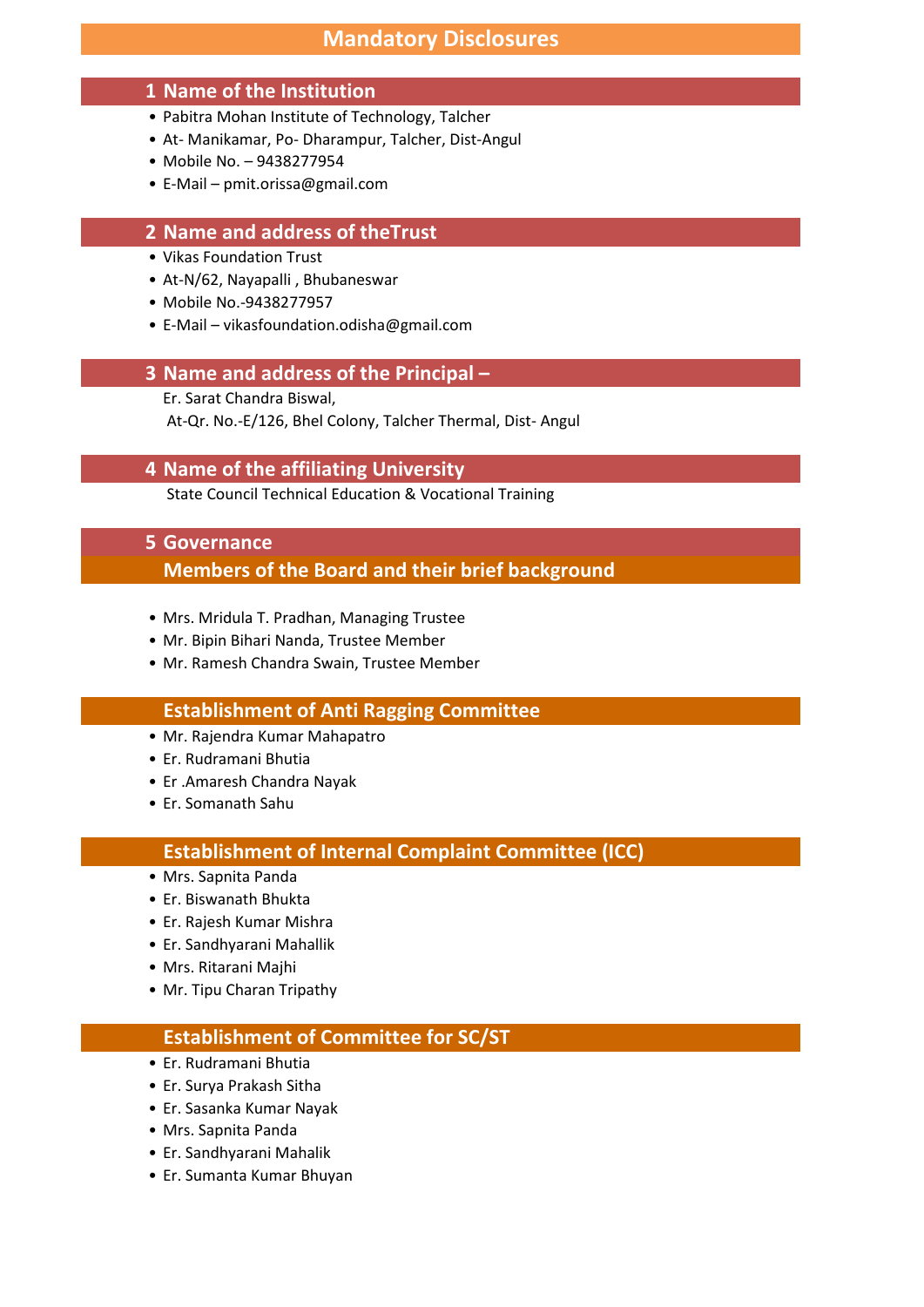### **Name of the Programmes approved by AICTE**

- Civil Engg.
- Electrical Engg.
- Mechanical Engg.
- Comp. Sc. & Engg.
- Mining Engg.

#### **Mechanical – Faculty**

- 1. Er. Rajesh Kumar Mishra (HOD)
- 2. Er. Surya Prakash Sitha
- 3. Er. Manas Ranjan Kumar
- 4. Er. Santosh Kumar Pradhan
- 5. Er. Bijayalaxmi Pattanaik
- 6. Er. Ch. Pranab Kishore Mohanty
- 7. Er .Prakash Kumar Nayak
- 8. Er. Sumanta Kumar Pradhan
- 9. Er. Biren Majhi
- 10. Madan Mohan Rath
- 11. Er. Narendra Kumar Pattanaik
- 12. Rajesh Kumar Acharya
- 13. Er. Amaresh Mohanty

#### **Electrical – Faculty**

- 1. Er. Amaresh Chandra Nayak (HOD)
- 2. Er. Subhakanta Das
- 3. Er. Subhasish Mishra
- 4. Er Parthasarathi
- 5.Er. Ranjit Rath
- 6. Er. Sasanka Sekhar Mishra
- 7. Er. Ajaya Biswal
- 8. Er. Pritinanda Barik
- 9. Er. Trilochan Behera
- 10. Er. Suprabha Sahoo
- 11.Er. Somanath Sahoo
- 12.Er. Nibedita Behera

### **Civil - Faculty**

- 1. Er. Sasanka Kumar Nayak (HOD)
- 2. Er. Seemali Satpathy
- 3. Er. Prasanta Kumar Rout
- 4. Er. Abhilash Mahapatra
- 5. Er. Abhilipsa Priyadrasini
- 6. Er. Amaresh Kumar Rout

## **Mining - Faculty**

- 1. Er. Sumanta Kumar Bhuyan (HOD)
- 2. Er. Siba Shankar Sahu
- 3. Er. Sankar Kisan
- 4. Er. Deepak Kumar Behera
- 5. Er. Bikash Kumar Mohanty
- 6. Er. Sabyasachi Pattanaik